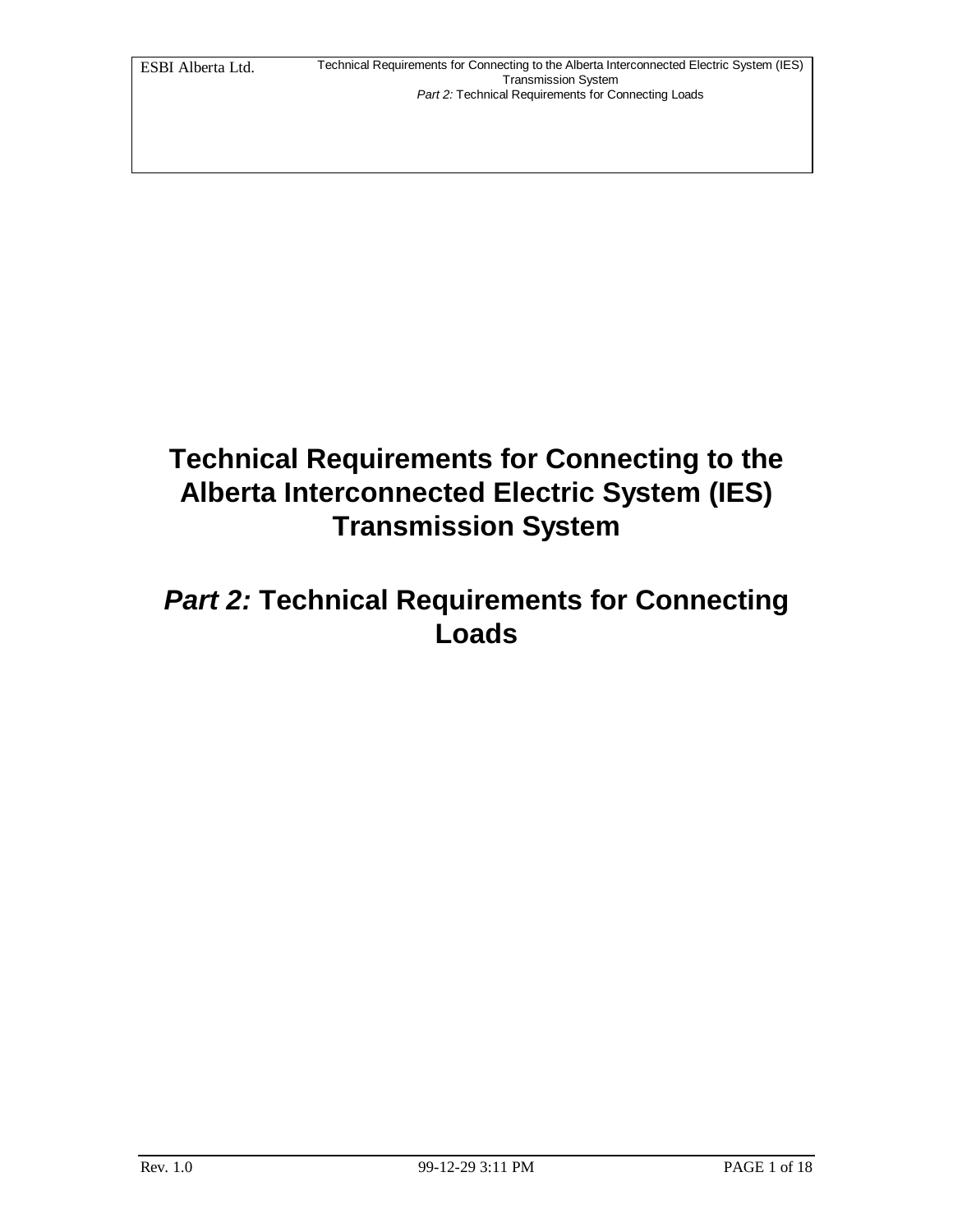## **Table of Contents**

| 1.     |                        |  |
|--------|------------------------|--|
| 1.1.   |                        |  |
| 1.2.   |                        |  |
| 1.3.   |                        |  |
| 1.4.   |                        |  |
| 2.     |                        |  |
| 2.1.   |                        |  |
| 2.2.   |                        |  |
| 2.3.   |                        |  |
| 2.4.   |                        |  |
| 2.5.   |                        |  |
| 3.     |                        |  |
| 3.1.   |                        |  |
| 3.2.   |                        |  |
| 3.3.   |                        |  |
| 3.3.1. |                        |  |
| 3.3.2. |                        |  |
| 3.3.3. |                        |  |
| 3.4.   |                        |  |
| 3.5.   |                        |  |
| 3.6.   |                        |  |
| 3.6.1. |                        |  |
| 3.6.2. |                        |  |
| 3.6.3. |                        |  |
| 3.6.4. |                        |  |
| 3.6.5. |                        |  |
| 4.     |                        |  |
| 4.1.   |                        |  |
| 4.2.   |                        |  |
| 4.3.   |                        |  |
| 4.4.   |                        |  |
| 4.4.1. |                        |  |
| 4.4.2. |                        |  |
| 4.4.3. |                        |  |
| 4.4.4. |                        |  |
| 4.5.   |                        |  |
| 4.6.   |                        |  |
| 4.6.1. |                        |  |
|        | 462 Rus Protections 11 |  |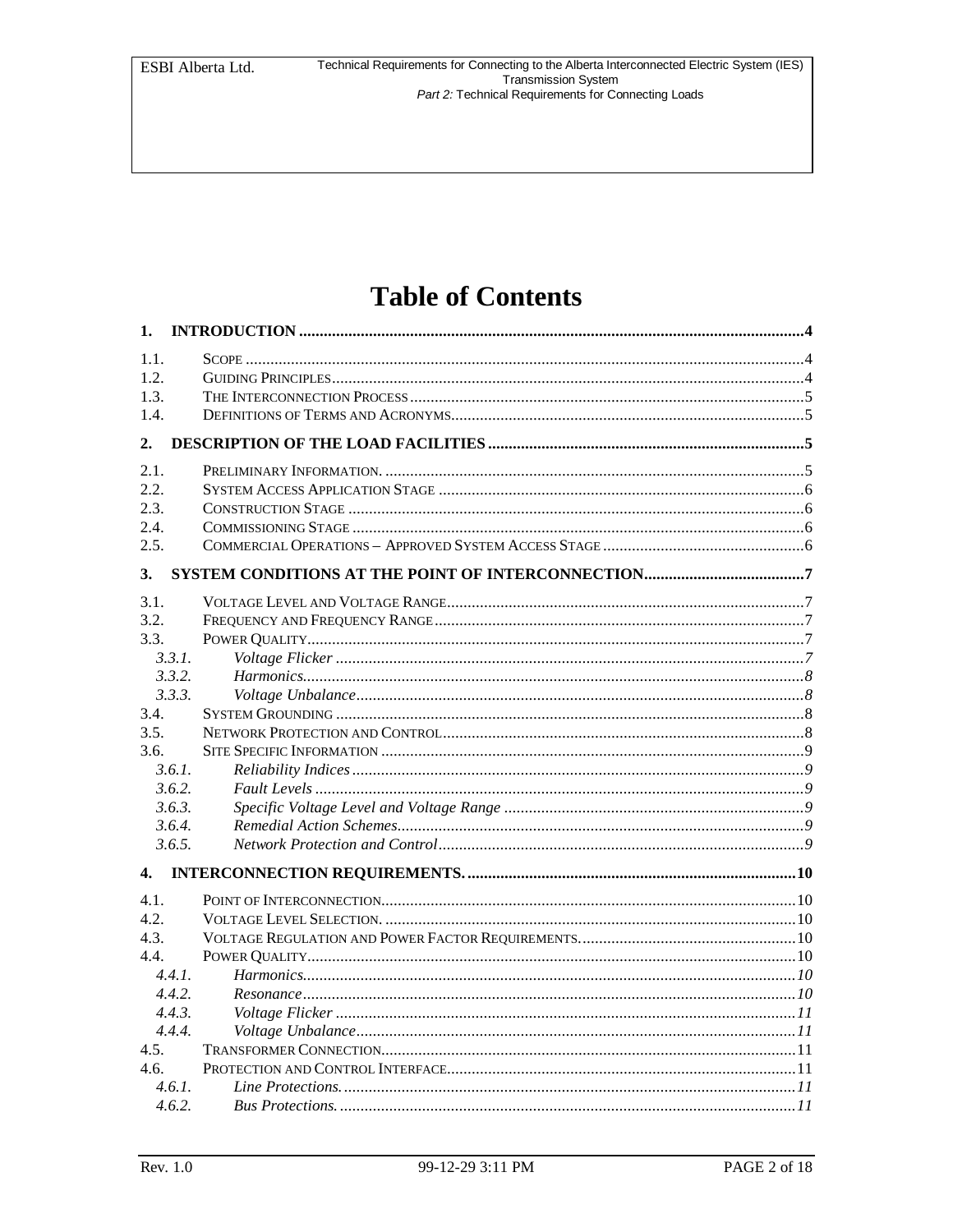| 4.7.<br>4.8.<br>4.9.<br>4.10. |                                                      |  |  |  |  |  |
|-------------------------------|------------------------------------------------------|--|--|--|--|--|
| 5.                            | TECHNICAL ISSUES REQUIRING COMMERCIAL ARRANGEMENTS13 |  |  |  |  |  |
| 6.                            |                                                      |  |  |  |  |  |
| 6.1.<br>6.2.<br>6.3.<br>6.4.  |                                                      |  |  |  |  |  |
| 7.                            |                                                      |  |  |  |  |  |
| 7.1                           |                                                      |  |  |  |  |  |
|                               |                                                      |  |  |  |  |  |
|                               |                                                      |  |  |  |  |  |
|                               |                                                      |  |  |  |  |  |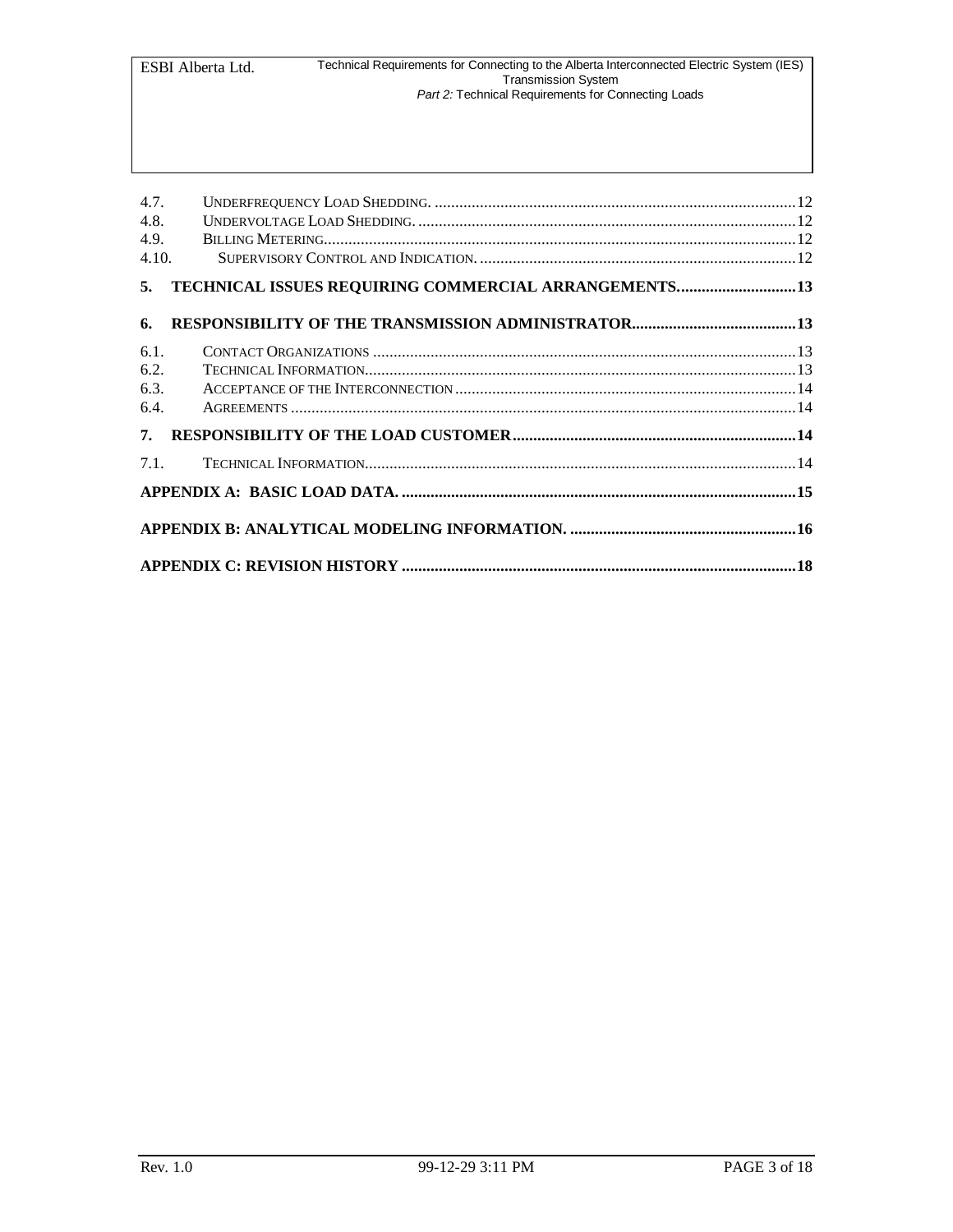# **1. Introduction**

#### *1.1. Scope*

This document specifies the general technical requirements for connecting a new (or previously isolated) load to the Alberta Interconnected Electric System  $(IES)^{1}$  Transmission System<sup>2</sup>. It defines the requirements for all load facilities that will be directly connected to any IES Transmission Facility.

This document includes only the technical requirements specific to interconnection of load facilities. Any contractual, tariff, power pool, auxiliary services, operating agreements or other requirements to complete the interconnection are not in the scope of this document. For information on any commercial or tariff issues, contact the Customer Service Manager, ESBI Alberta Ltd.:

- E-mail: customer-service@eal.ab.ca
- phone: (403) 232-0944

Load Customers<sup>3</sup> wishing to connect a load at distribution voltages (25 kV or lower) should contact the appropriate distribution company, per the legislated distribution franchise areas.

## *1.2. Guiding Principles*

The requirements specified in this document are based on the principles set out in the *Electric Utilities Act* (EUA) $^4$ . The Transmission Administrator advises Load Customers to become familiar with this document.

The EUA mandates the Transmission Administrator to create a "level playing field" for all persons seeking to connect any facilities to the IES. The Transmission Administrator's goal is to provide transmission access in the most effective, efficient and economic way possible while still maintaining the safety, reliability, security and integrity of the IES.

The Transmission Administrator shall interconnect facilities to the IES if the facilities satisfy the technical requirements described in this document and other terms outlined in the Transmission Administrator's tariff. The Transmission Administrator will ensure that new load facilities do not jeopardize the reliability and security of the IES.

This document specifies the interface between the load facility and the IES, as well as the required information exchange between the facility owner and the Transmission Administrator. This document does not specify the design of equipment within the load facility.

-

<sup>&</sup>lt;sup>1</sup> "Interconnected Electric System" as defined in the *Electric Utilities Act*, S.A. 1995, c.E-5.5. s.1(1)(p).

<sup>&</sup>lt;sup>2</sup> "Transmission System" as defined in the *Electric Utilities Act*, S.A. 1995, c.E-5.5. s. 1(1)(ee).

<sup>&</sup>lt;sup>3</sup> "Load Customers" means any eligible person (as that term is defined in *Electric Utilities Act*, S.A. 1995, c.E-5.5. s.1(1)(h)) seeking to interconnect loads to the Transmission System.

<sup>4</sup> *Electric Utilities Act*, , S.A. 1995, c.E-5.5.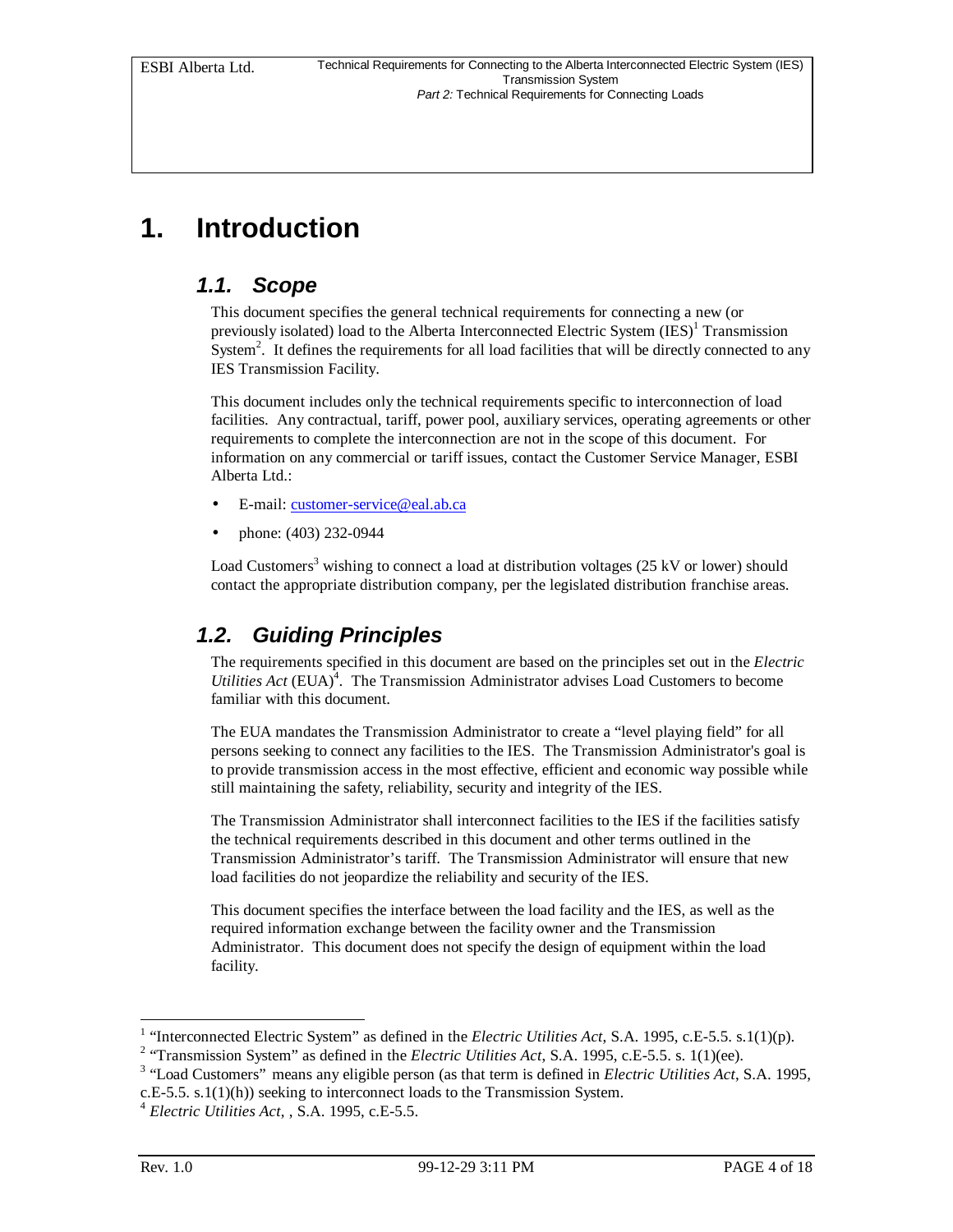### *1.3. The Interconnection Process*

The Load Customer shall contact the Transmission Administrator's Customer Service Manager to request interconnection:

- E-mail: customer-service@eal.ab.ca
- phone: (403) 232-0944

The Load Customer should inform itself of the requirements in this document and prepare the appropriate information outlined in Section 2 below to expedite the interconnection process.

### *1.4. Definitions of Terms and Acronyms*

For definitions of terms and acronyms not otherwise defined in this document, please refer to the Transmission Administrator Operating Policy (TAOP) OP-01. TAOPs can be reviewed on the Technical Documents page of the Transmission Administrator's internet web site: www.eal.ab.ca..

## **2. Description of the Load Facilities**

The Transmission Administrator requires different levels of detailed information through the various stages of the project. Five discrete project stages are considered in this document:

- 1. Preliminary;
- 2. System Access Application;
- 3. Construction;
- 4. Commissioning; and
- 5. Commercial Operation.
- **Please Note: The technical information requirements listed in this document are intended to be comprehensive, therefore not all information will be relevant or necessary for every facility. The Transmission Administrator will work with prospective Load Customers to identify the specific information requirements for proposed facilities. Please contact the Transmission Administrator's Customer Service Manager to discuss further:**
	- **E-mail: customer-service@eal.ab.ca**
	- **phone: (403) 232-0944**

#### *2.1. Preliminary Information.*

Prospective Load Customers who wish to have the Transmission Administrator assess possible load facility interconnections on a preliminary basis should provide the Transmission Administrator with the following information:

- desired point(s) of interconnection to the transmission system;
- estimated initial and ultimate peak demand;
- any identifiable large motors (500 kVA or greater) and the number of starts/hr or /day;
- any identifiable non-linear loads such as variable speed drives, arc furnaces, welders, static converters, etc;
- daily and annual load factor and shape;
- sensitivity to automatic and planned interruptions; and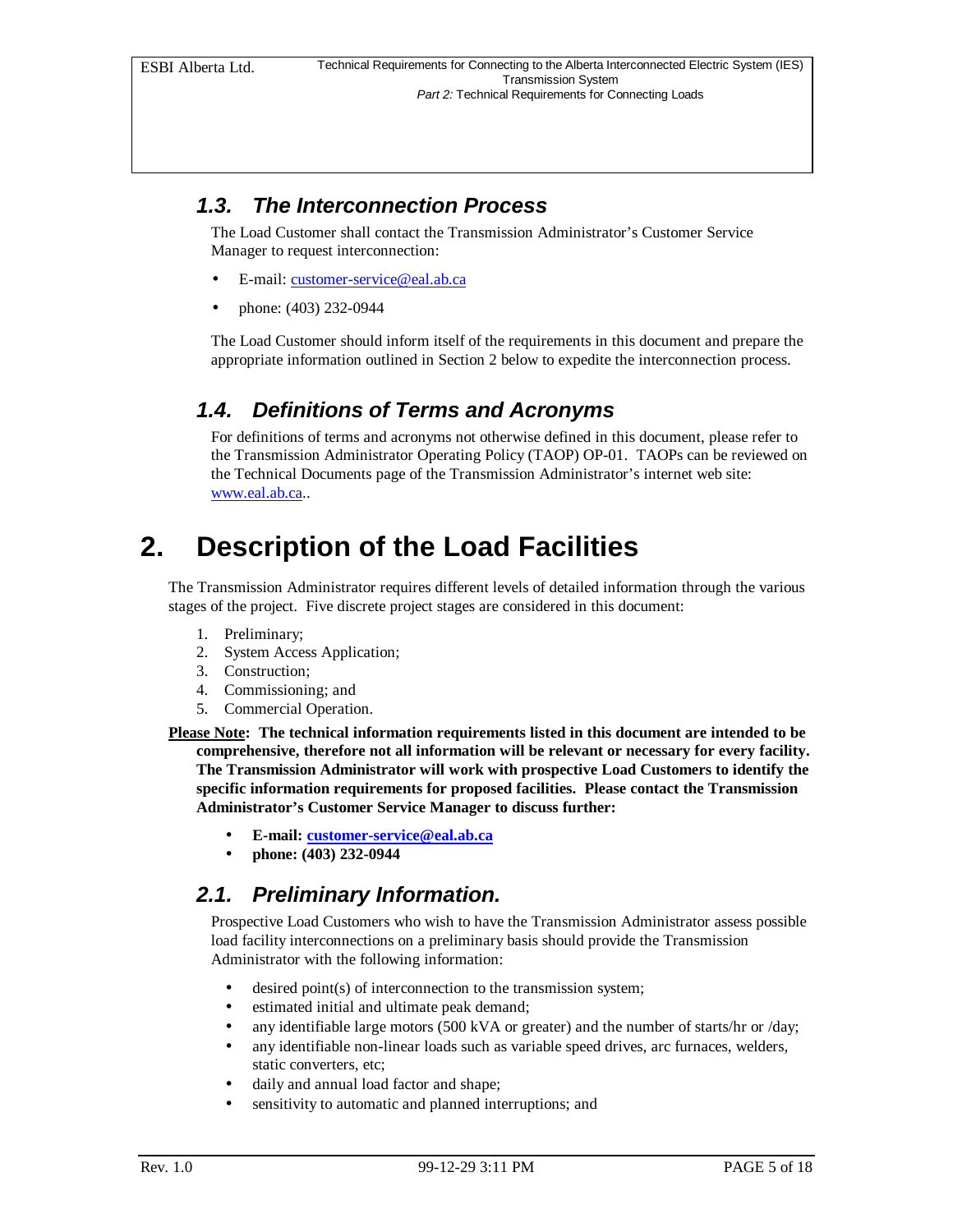on site generation

### *2.2. System Access Application Stage*

At the System Access Application Stage, prospective Load Customers applying for System Access Service should provide actual (where known), or best estimate, basic load data (Appendix A) and analytical modeling information (Appendix B) to the Transmission Administrator. In addition, the prospective Load Customer should contact the Customer Service Manager, ESBI Alberta Ltd. to identify any commercial information requirements. If Load Customers expect to interconnect any generating facilities to the IES, the Load Customer should refer to the document *Technical Requirements for Interconnecting Generators<sup>5</sup> .*

#### *2.3. Construction Stage*

At the Construction Stage, the Load Customer should upgrade the information provided in Section 2.2 above to reflect the improved level of accuracy based upon more complete design and actual equipment ordered. Basic load data is specified in Appendix A and analytical modeling information is specified in  $\Delta$ ppendix B. In particular, at this stage the prospective Load Customer should provide:

- actual transformer and motor nameplate data;
- finalization of protection requirements;
- planned date to synchronize to grid; and
- startup power requirements.

#### *2.4. Commissioning Stage*

At the Commissioning Stage, the prospective Load Customer shall perform on-line tests to verify the estimated parameters provided earlier, and should provide the verified information to the Transmission Administrator to enable final acceptance. In addition, the prospective Load Customer should provide the Transmission Administrator with any changes in project scope resulting from actual construction. Specifically, at this stage the Load Customer should provide:

- adequate visibility to the System Controller;
- actual dates to perform testing and commissioning of large motors; and
- preliminary test results from commissioning tests.

#### *2.5. Commercial Operations – Approved System Access Stage*

After completing the commissioning tests, the Load Customer shall provide the Transmission Administrator with final testing, performance and validation reports. Assuming that the results are acceptable to the Transmission Administrator and the necessary commercial conditions are met, the Transmission Administrator will approve System Access Service and the facility will be able to enter Commercial Operation. After entering Commercial Operation the Load Customer should notify the Transmission Administrator of any changes in the technical information pertaining to the facilities.

 5 *Technical Requirements for Connecting to the Alberta Interconnected Electric System (IES) Transmission System, Part 1: Technical Requirements for Connecting Generators.*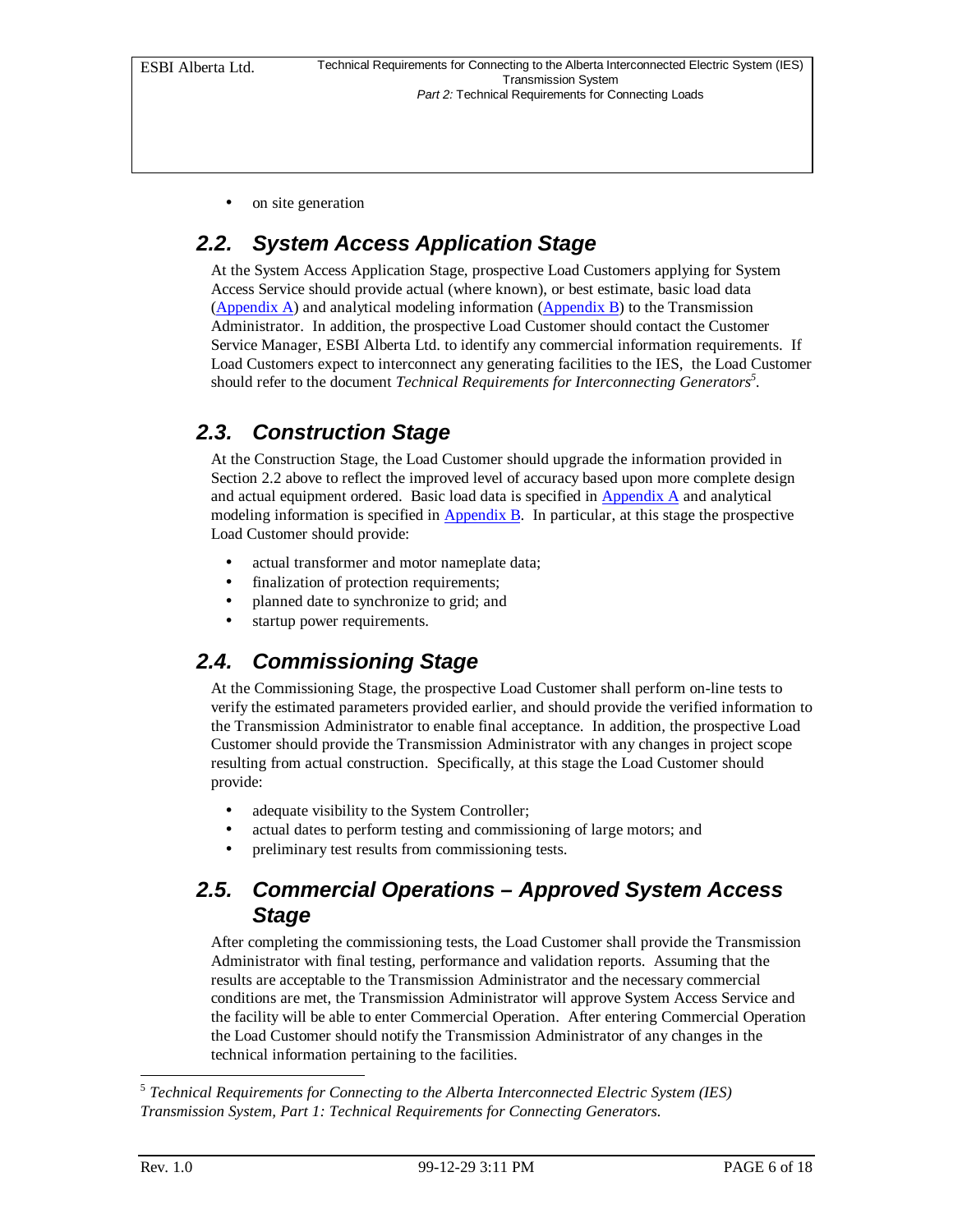The Load Customer should not unilaterally modify any control equipment parameters (e.g.: protection settings) without the Transmission Administrator's prior approval.

## **3. System Conditions at the Point of Interconnection**

At the point of interconnection, the Load Customer can expect the following typical system conditions during system operations:

### *3.1. Voltage Level and Voltage Range*

Typical operating voltages on the IES Transmission System vary within  $\pm$  10% of nominal voltage level. The voltage range at certain locations can be greater, especially during abnormal or emergency conditions.

## *3.2. Frequency and Frequency Range*

The Alberta Interconnected Electric System operates nominally at 60 Hertz (Hz) Alternating Current (AC).

Loads connected to the grid that protect off-nominal frequency operation should have relaying protection that accommodates, as a minimum, underfrequency and overfrequency operation for the following time frames:

| <b>Underfrequency Limit</b> | <b>Overfrequency Limit</b> | <b>Minimum Time</b>              |
|-----------------------------|----------------------------|----------------------------------|
| $60.0 - 59.5 Hz$            | $60.0 - 60.5$ Hz           | N/A (continuous operating range) |
| 59.4-58.5 Hz                | $60.6 - 61.5$ Hz           | 3 minutes                        |
| 58.4-57.9 Hz                | 61.6-61.7 Hz               | 30 seconds                       |
| 57.8-57.4 Hz                |                            | 7.5 seconds                      |
| 57.3-56.9 Hz                |                            | 45 cycles                        |
| 56.8-56.5 Hz                |                            | 7.2 cycles                       |
| less than 56.4 Hz           | greater than 61.7 Hz       | instantaneous trip               |

#### *3.3. Power Quality*

The IES Transmission System generally complies with industry standards and guidelines for power quality including but not limited to the following:

#### **3.3.1. Voltage Flicker**

The maximum permissible voltage flicker limits are defined in IEEE<sup>6</sup> Std 519-1992 "Recommended Practices and Requirements for Harmonic Control in Electrical Power Systems".

-

<sup>6</sup> The Institute of Electrical and Electronics Engineers, Inc.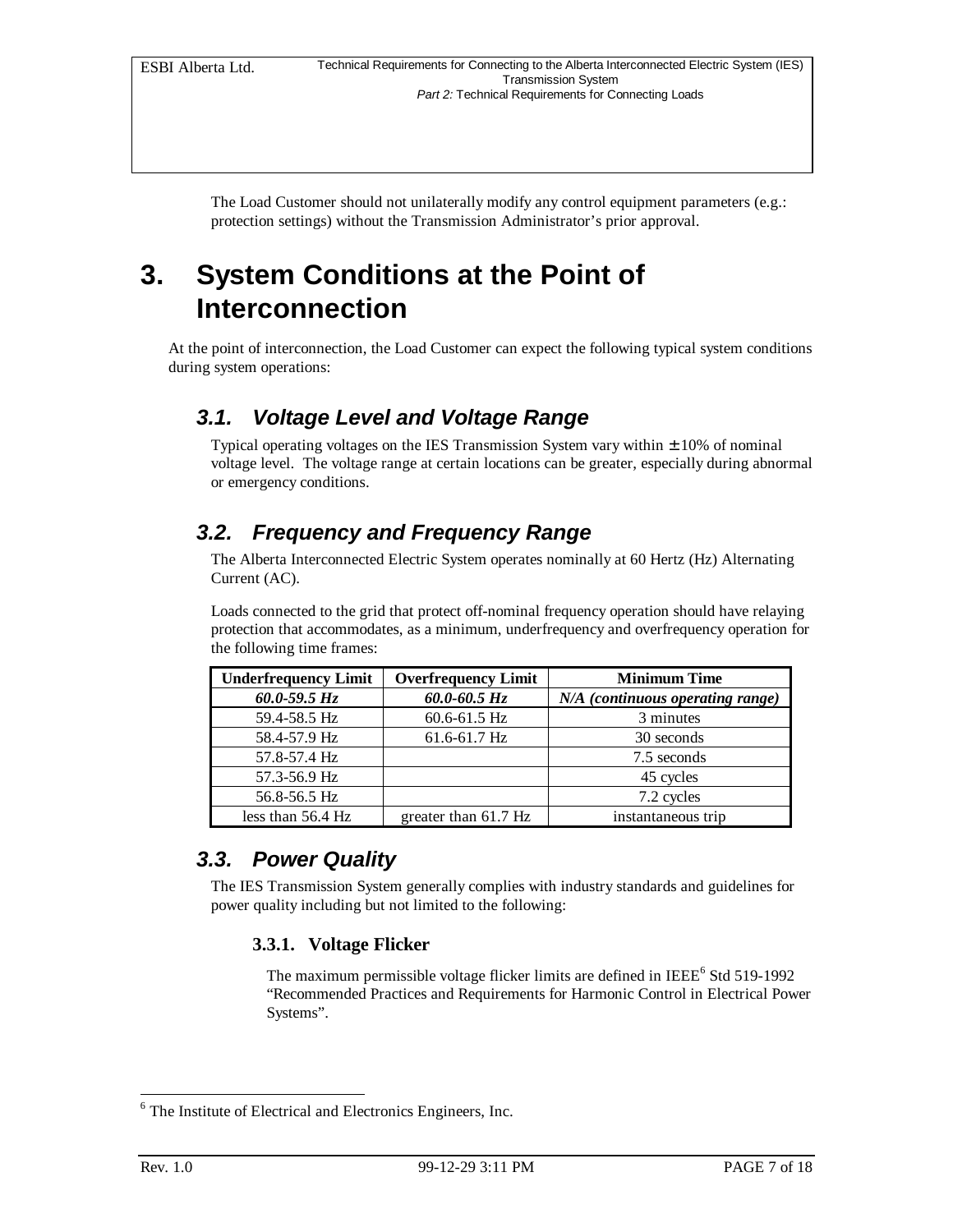#### **3.3.2. Harmonics**

Harmonic limits are as specified in IEEE Std 519-1992 "Recommended Practices and Requirements for Harmonic Control in Electrical Power Systems".

Upon request, the Transmission Administrator shall provide the Load Customer with information describing the specific harmonic-impedance envelope at the proposed point of interconnection.

#### **3.3.3. Voltage Unbalance**

The voltage unbalance on the electrical system under normal operating conditions may reach 3%. The voltage unbalance is calculated using:

Unbalance  $(\%) = 100 \times$  (deviation from average)

(average)

as derived from  $NEMA^7 MG1-14.33$ .

#### *3.4. System Grounding*

The Alberta Transmission System is operated as effectively (solidly) grounded.

#### *3.5. Network Protection and Control*

Typical transmission protections consist of at least primary and backup protection systems for each protected element such as lines, transformers and busses. For lower voltage transmission systems, 69 kV to 138 kV, the backup protection can take the form or either local or remote protective relaying that operates only if the primary protection should fail or be unavailable. For higher voltage transmission systems, 230 kV to 500 kV, having a greater impact on overall system security, the backup relaying takes the form of a second, fully redundant primary protection. This second primary protection is capable of stand-alone operation in parallel with the first primary protection in a "one out of two" tripping scheme. Communication aided protection may be applied as well on the transmission system to allow coordination, high speed fault clearing and proper clearing of remote faults.

Reclosing relays are often employed with power circuit breakers to permit rapid restoration of service to a transmission line that has been isolated due to the detection of a transient fault condition. Automatic reclosing is appropriate to support continuity of service and to maintain stability of the interconnected system.

Most of the 230 to 275 kV class transmission lines and all of the 500 kV class transmission lines in the IES are equipped with single pole and three pole tripping as well as high speed automatic reclose facilities. This protection may have impact on the proposed load facility or may require modifications to accommodate the proposed facility. Such impact or modification requires careful consideration so that the proposed facility is not jeopardized, and the reliability of the transmission system is not reduced or compromised as a result of the addition of the facility.

-

<sup>7</sup> National Electrical Manufacturers Association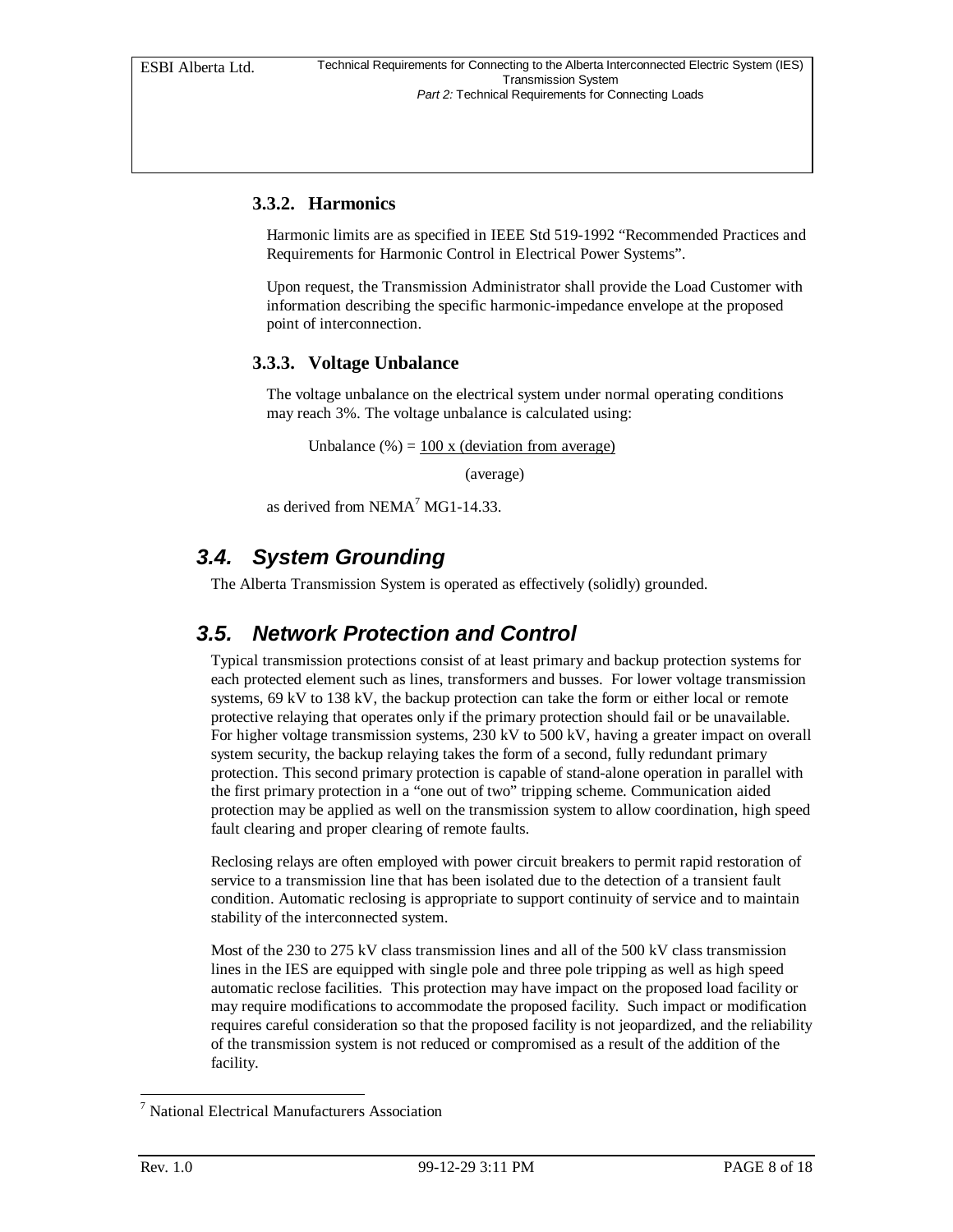Three pole fault clearing with subsequent automatic three pole reclosing is usually implemented on all other transmission lines at transmission voltage levels.

### *3.6. Site Specific Information*

In most cases the Transmission Administrator shall, on a best offers basis, provide the Load Customer with some or all of the following information for the proposed point of interconnection:

#### **3.6.1. Reliability Indices**

- Load interruption frequency;
- Expected duration of load interruption events;
- Total expected (average) interruption time per year;
- System availability or unavailability;
- Mean Time Between Failures (MTBF); and
- Mean Time To Repair (MTTR).

#### **3.6.2. Fault Levels**

The most recent three-phase and single-phase-to-ground short circuit infeed levels from the system at the interconnection point, including:

- The initial, forecast maximum future, minimum normal and minimum emergency fault current levels;
- Corresponding source reactance to resistance  $(x/r)$  ratios; and
- A clear definition of the power system conditions that were used to calculate the maximum and minimum fault levels and the x/r ratios.

#### **3.6.3. Specific Voltage Level and Voltage Range**

The anticipated minimum and maximum operating voltage range at the interconnection point under both normal and emergency conditions.

#### **3.6.4. Remedial Action Schemes**

A textual description of any site specific Remedial Action Schemes, including the following as a minimum:

- Purpose of the scheme;
- Input information to the scheme;
- Output (controls out) from the scheme;
- Functional logic of the scheme; and
- A functional level block diagram.

#### **3.6.5. Network Protection and Control**

- Protection standards;
- Range of clearing times for faults on connecting line(s);
- Protection design requirements;
- Reclosing time on connecting line(s);
- Reclosing details (single pole, three pole, conditional logic); and
- Information necessary to prepare relay settings of the supply line protections.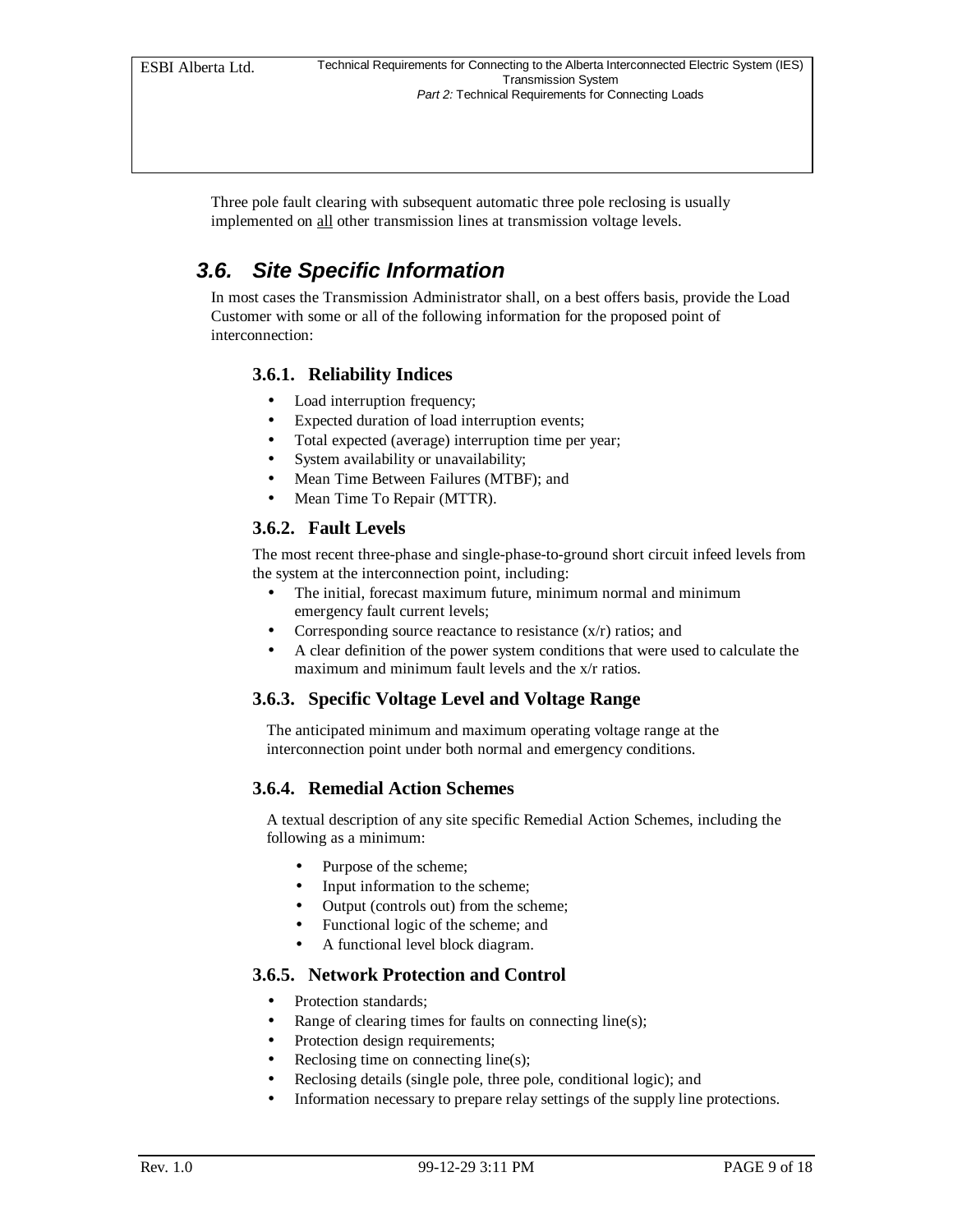## **4. Interconnection Requirements.**

The following sections describe the technical eligibility requirements for load facilities to interconnect to the IES. A Load Customer must comply with all the requirements of the Canadian Electrical Code Part I and The Alberta Electrical and Communication Utility Code (AECUC).

#### *4.1. Point of Interconnection.*

The Transmission Administrator will define the connection point in accordance with the EUA and the Transmission Administrator's Tariff.

## *4.2. Voltage Level Selection.*

The following factors shall be considered when selecting the voltage level of the interconnection:

- Anticipated power demand of the complete facility;
- Maximum ultimate power demand of the complete facility;
- Reliability and configuration of the interconnection point prior to the interconnection and after the new required configuration is in place;
- The fault level required by the facility being connected in order to accommodate its power rating and motor starting requirements;
- The fault level contribution (if any) of the facility being connected and its impact on the surrounding region of the power system;
- The impact of harmonic current drawn by the load; and
- Economic considerations (transformer and other equipment costs, etc.).

### *4.3. Voltage Regulation and Power Factor Requirements.*

The entire load facility, regardless of load composition (rotating or static), must be capable of operating continuously at a power factor above 0.9 lagging. Non-conforming loads must be corrected to within the acceptable range to be considered for interconnection.

### *4.4. Power Quality.*

#### **4.4.1. Harmonics**

The Load Customer will be required to mitigate harmonic currents resulting from non-compliance with IEEE Std 519-1992 "Recommended Practices and Requirements for Harmonic Control in Electrical Power Systems".

#### **4.4.2. Resonance**

The Load Customer must design the load facility to avoid introducing undue resonance into the IES. Of particular concern are self-excitation of induction motors, transformer ferroresonance, and the resonant effects of capacitor additions. The Load Customer must be able to demonstrate that the facility is compliant.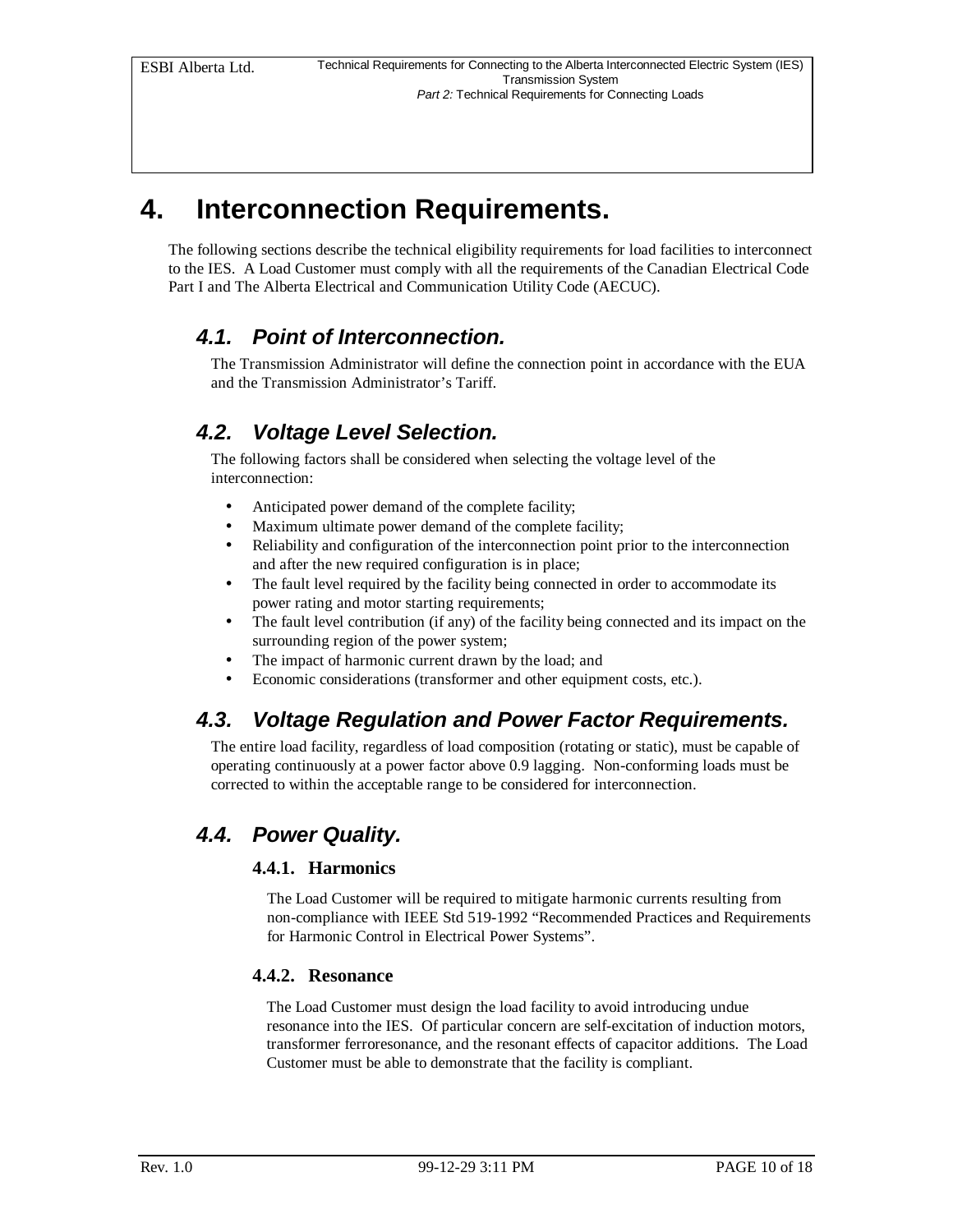#### **4.4.3. Voltage Flicker**

The Load Customer shall be required to carry out corrective action if the load facility imposes upon the power system voltage depressions in excess of the maximum permissible voltage flicker limits as defined in IEEE Std 519-1992 "Recommended Practices and Requirements for Harmonic Control in Electrical Power Systems".

#### **4.4.4. Voltage Unbalance**

The load facility shall not increase the phase-to-phase voltage unbalance of the system, as measured with no load and with balanced three-phase loading, by more than 1% at the point of interconnection. Voltage unbalance will be calculated using:

Unbalance  $% = 100 x$  (deviation from average) / (average)

as derived from NEMA MG1-14.33.

#### *4.5. Transformer Connection.*

The interface transformer connection shall be designed to provide:

- a favorable circuit to block the transmission of harmonic currents; and.
- isolation of transmission and load side ground fault current contributions.

For individual loads directly connected to the Transmission System, the preferred transformer configuration is a delta connection on the transmission supply side of the transformer and a wye connection on the load side of the transformer.

Load Customers should interconnect to the distribution systems with either wye/wye or delta/wye configured transformers, which ever is more appropriate for the particular distribution system.

#### *4.6. Protection and Control Interface.*

#### **4.6.1. Line Protections.**

The Load Customer must provide line protections if transformers connected to separate supply circuits are:

- operated in parallel on the low voltage side, or
- if a synchronous fault current infeed, such a parallel connected generator or large synchronous motor exists at the low voltage bus.

#### **4.6.2. Bus Protections.**

If a single bus differential relay scheme may be applied without jeopardizing system security, then time-delayed remote backup protection will be provided by the remote end overreaching line protections facing the protected bus.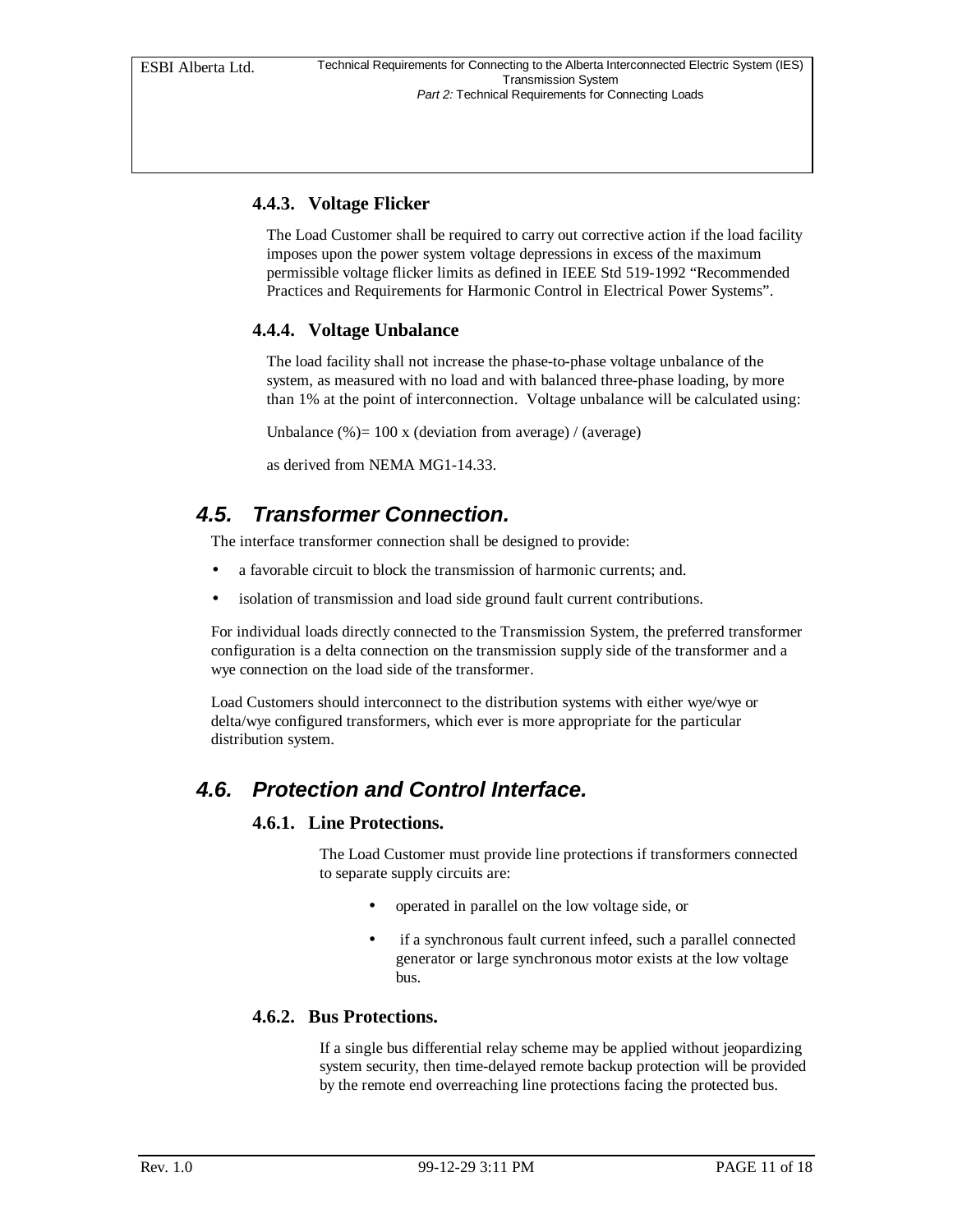### *4.7. Underfrequency Load Shedding.*

Underfrequency load shedding is used to ensure that a synchronously interconnected electric system continues to operate within an acceptable frequency range whenever generation suddenly becomes insufficient to meet the connected load of the system. When underfrequency load shed protections detect a decay of frequency following a significant resource loss, they shed sufficient load in order to maintain acceptable system frequency. The load shed sequence will be prioritized so that less critical loads are shed first, to ensure uninterrupted service to essential loads.

All Load Customers are required to participate in the IES underfrequency load shedding program, per TAOP 1700. The Load Customer shall ensure that sufficient load is equipped with under-frequency load shedding relays armed in each frequency band to meet the program specifications and that the under-frequency protection scheme is appropriately installed, tested and commissioned.

### *4.8. Undervoltage Load Shedding.*

During severe but infrequent situations, such as a multiple simultaneous circuit outage, load shedding may be necessary to prevent cascading voltage collapse. The Transmission Administrator will notify the load customer of any undervoltage load shed requirements as they become known. As with underfrequency load shedding, the undervoltage load shed sequence will be prioritized so that less critical loads are shed first to ensure uninterrupted service to essential loads.

#### *4.9. Billing Metering.*

The cost of billing metering is the responsibility of the Load Customer. The Load Customer can choose to supply the necessary metering in accordance with the requirements of the Transmission Administrator or arrange for an acceptable third party to supply metering. Alternatively, the Load Customer can request the Transmission Administrator to arrange for the necessary metering installation. Metering Equipment includes, but is not limited to, the instrument transformers (voltage transformers, current transformers), secondary wiring, test switches, meters and communication interface. Unless otherwise agreed to by the Transmission Administrator, the instrument transformers should be dedicated for metering purposes only.

## *4.10. Supervisory Control and Indication.*

A load Customer seeking interconnection to the IES for loads larger than 10 MVA must be equipped for supervisory indication. This is required to ensure that the proper level of system visibility is maintained for overall network security. The Load Customer shall provide, as a minimum, a Remote Terminal Unit ("RTU"), capable of communicating the following supervisory control and data acquisition ("SCADA") information with the SCC:

- ß Interconnection breaker(s) status (if not installed, then the status of the load interrupter(s) or isolation device(s) shall be provided instead);
- ß Load MW and MVAr measured at the high voltage side of the transformer(s) stepping voltage down from transmission voltage to primary side utilization voltage; and
- Voltage of the high voltage bus at the step down transformer(s).

Additional SCADA data that is desirable, although not mandatory: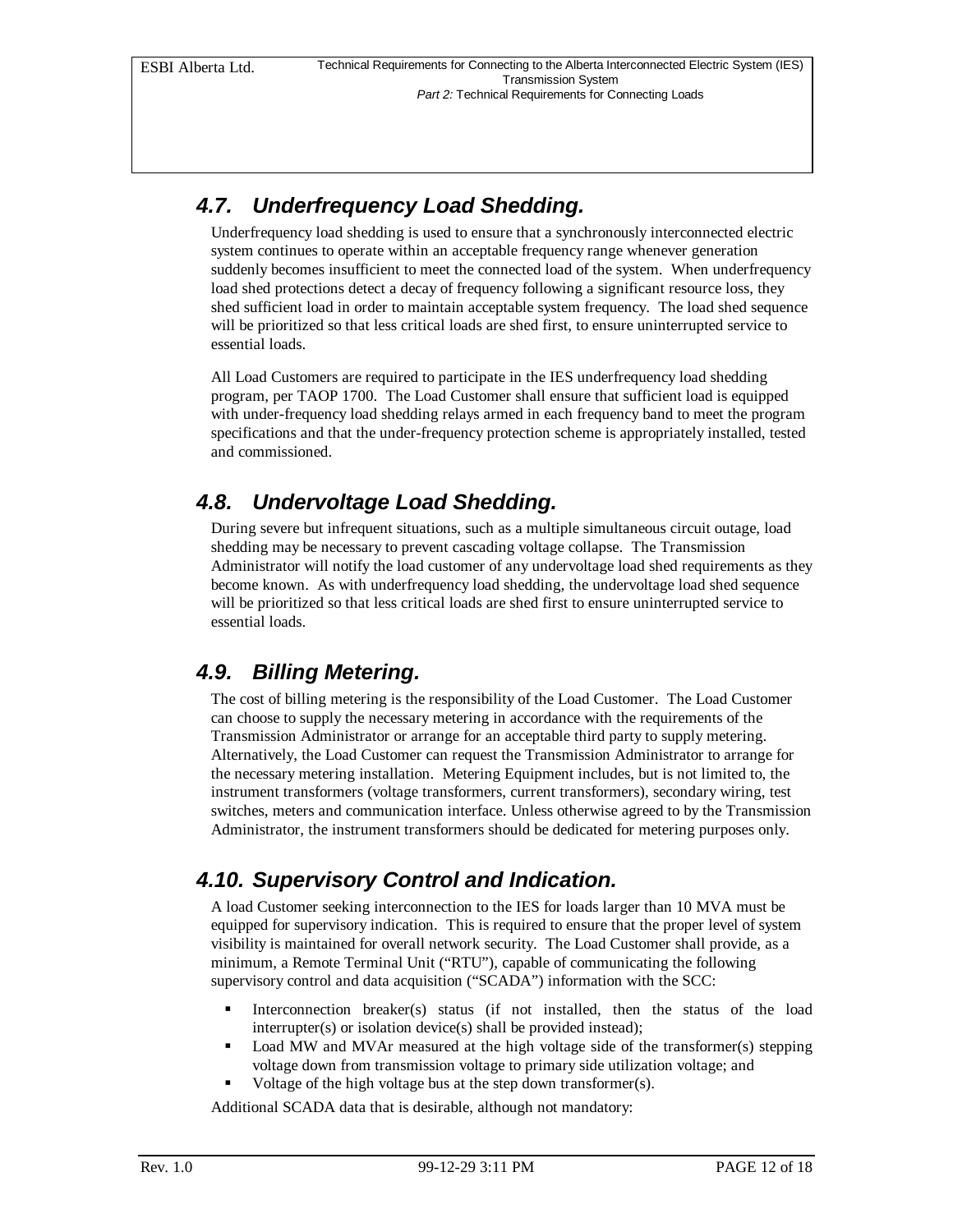- ß MW and MVAr line flow on any transmission line coming into the plant substation; and
- The tap position of any on load tap changing (LTC) transformer in service connected to the transmission voltage bus(ses).

Loads offering system support services may require additional SCADA capability as outlined in Section 5.

# **5. Technical Issues Requiring Commercial Arrangements.**

Load Customers capable of, and interested in, providing or receiving services beyond the minimum requirements in the previous section should contact the Transmission Administrator's Customer Service Manager:

- E-mail: customer-service@eal.ab.ca
- ß phone: (403) 232-0944

## **6. Responsibility of the Transmission Administrator.**

The Transmission Administrator is responsible for overall planning of the IES and is accountable to ensure that all additions to transmission rate base are prudent. The Transmission Administrator maintains a technical database for all IES facilities which is publicly available on the Transmission Administrator's website at www.eal.ab.ca. The Transmission Administrator will provide to the proposed Load Customer any other specific information as required and appropriate to enable interconnection of the proposed facilities.

#### *6.1. Contact Organizations*

The Transmission Administrator shall provide the name and telephone number of contact persons at the Transmission Administrator's office, the Alberta Energy and Utilities Board (AEUB), the Power Pool of Alberta and the System Controller.

### *6.2. Technical Information*

The Transmission Administrator conducts the planning studies required to assess the security of the IES and to plan for future additions of equipment and services in light of IES security requirements. The Transmission Administrator may choose to make the results of studies available to the Load Customer to help establish interconnection parameters, such as voltage level selection, voltage regulation requirements, short circuit capacity impacts, stabilizer parameter determination, participation in special RAS's, and so on.

As they occur, the Transmission Administrator shall provide the Load Customer with information relative to any changes in system operating standards and procedures that may affect the operation of the Load Customer's facilities.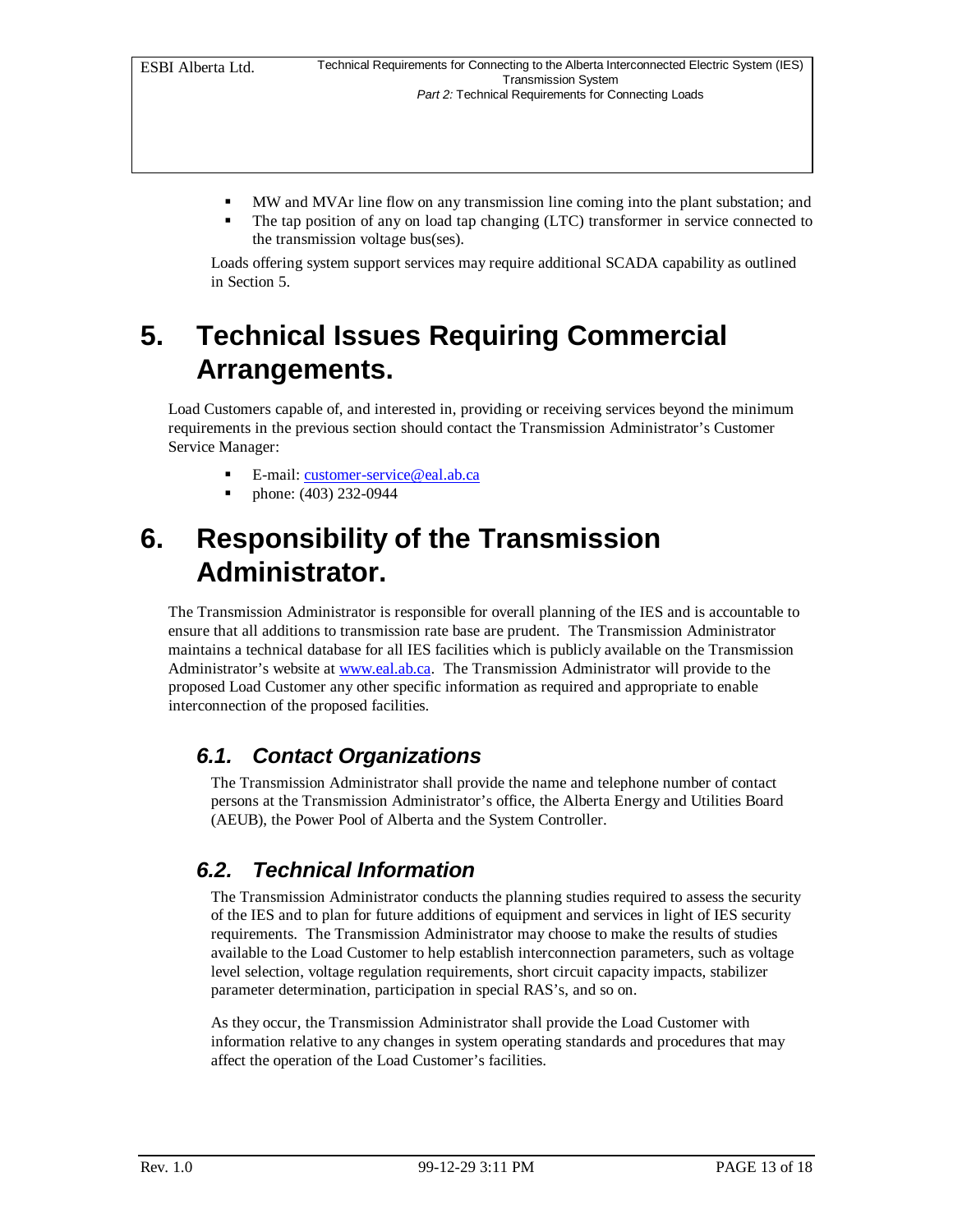### *6.3. Acceptance of the Interconnection*

The Transmission Administrator shall review and may, at its sole discretion, choose to accept the interconnection of facilities meeting the Transmission Administrator's requirements. The Transmission Administrator shall witness any interconnection commissioning test the Transmission Administrator deems necessary and shall keep copies of all interconnection commissioning test results.

### *6.4. Agreements*

The Transmission Administrator shall implement the relevant interconnection tariffs, and shall support the Load Customer in obtaining any operating agreements required to permit interconnection.

# **7. Responsibility of the Load Customer**

To enable exchange of power with the Power Pool of Alberta, the Load Customer must become a Power Pool Participant and comply with any Power Pool requirements. The interconnection of new load facilities may require modification of transmission facilities owned by one or more Transmission Facility Owners. Commercial terms to cover the costs of such modifications will be determined by Transmission Administrator in accordance with the Transmission Administrator's Tariff. For commercial details, contact the Transmission Administrator's Customer Service Manager:

- E-mail: customer-service@eal.ab.ca
- ß phone: (403) 232-0944

#### *7.1. Technical Information.*

The Load Customer shall provide all applicable basic load information listed in **Appendix A** and analytical modeling information listed in **Appendix B** to the Transmission Administrator.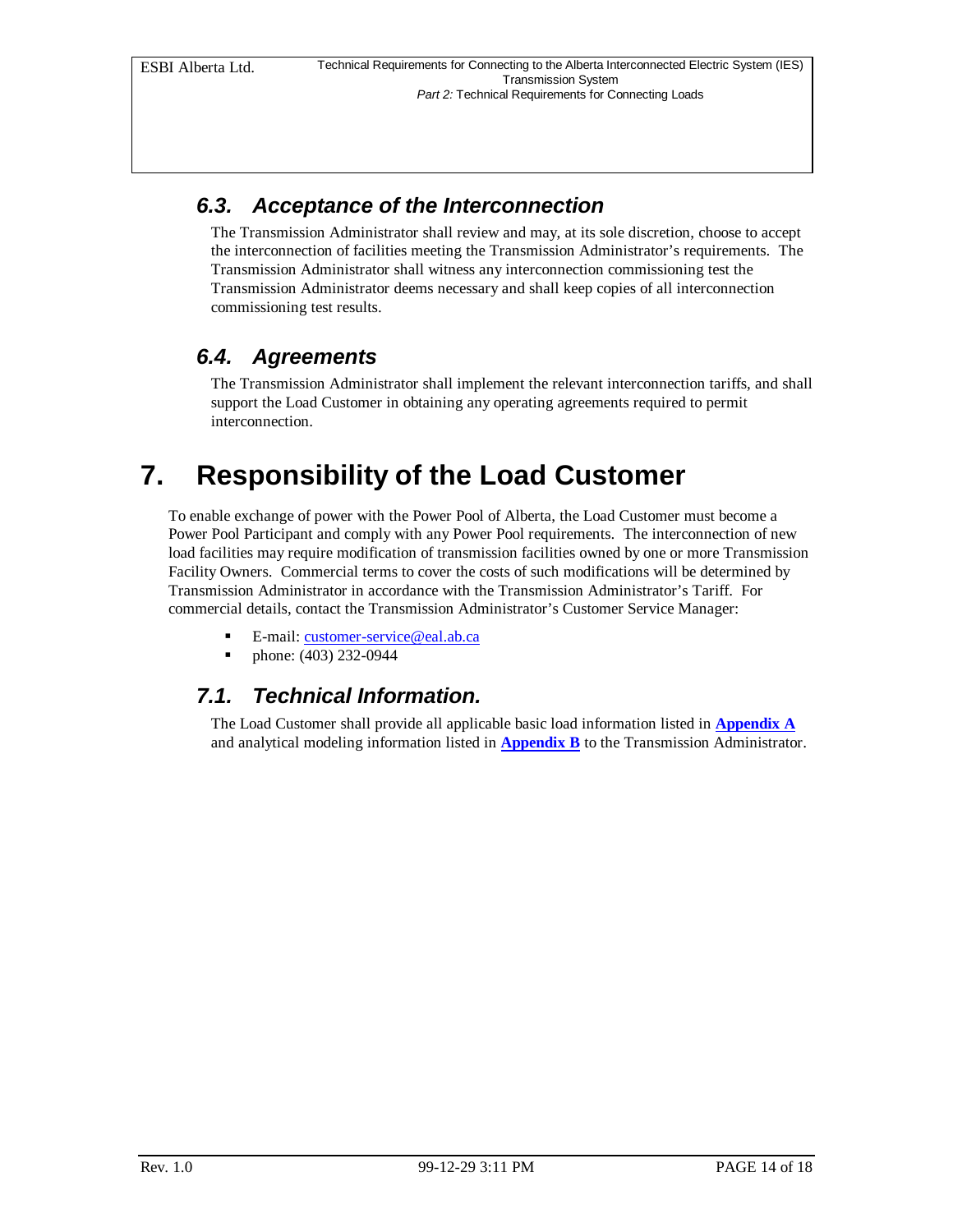# **Appendix A: Basic Load Data.**

The Load Customer shall submit to the Transmission Administrator detailed information as required to design, construct, operate and maintain the Transmission Facilities Owner's portion of the interconnection.

Such information shall include:

- I. Contact names, mailing addresses, phone and fax numbers, e-mail addresses for
	- A. commercial terms;
	- B. engineering design; and
	- C. operating terms.
- II. Siting Information
	- A. a detailed map showing the proposed load location;
	- B. a site plan showing the arrangement of the major equipment; and C. diagram showing the voltage and current rating of each major con
	- diagram showing the voltage and current rating of each major component.
- III. Interconnection Protection
	- A. complete and accurate protection diagrams;
	- B. a description of the proposed protection schemes; and
	- C. maintenance plans for the interconnection protective devices and interconnection interrupting devices.
- IV. Power Factor Regulator
	- A. limits of range of reactive power (VAr) lagging and leading; and
	- B. accuracy tolerance of setting.
- V. Motors
	- A. Type;
	- B. make and model;
	- C. nominal MVA rating; and
	- D. nominal voltage rating.
- VI. Voltage Regulator (synchronous motors and static equipment)
	- A. voltage regulator setting range;
	- B. voltage regulator setting tolerance;
	- C. Compensator;
	- D. type of input(s);
	- E. compensating resistance(s); and<br>F. compensating reactance(s).
	- compensating reactance(s).
- VII. Transformers
	- A. MVA base rating.;
	- B. fan rating, cooling type;
	- C. high voltage nominal voltage, connection;
	- D. low voltage nominal voltage, connection;
	- E. tapchanger on-load or off-load, tap chart; and
	- F. ratio and accuracy class of instrument transformers. If multi-ratio, state the available ratios and the proposed ratio.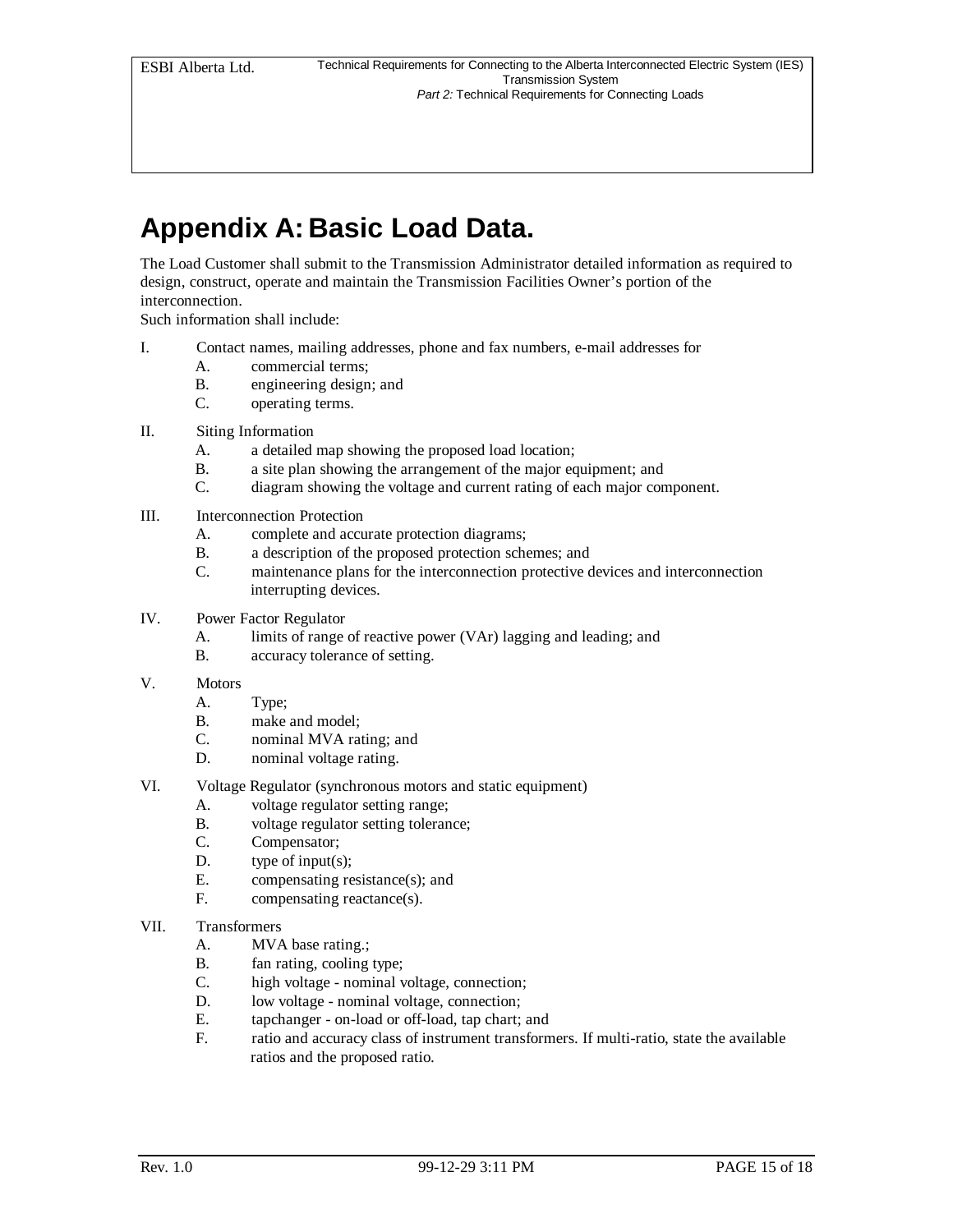# **Appendix B: Analytical Modeling Information.**

#### I. Large Motors.

In the event that the load includes large (500 kVA or above) induction or synchronous motors connected to the grid, the Load Customer shall submit to the Transmission Administrator detailed information as required to model the transient, dynamic and steady-state behavior of the rotating equipment consistent with WSCC modeling criteria. The Load Customer is responsible for ensuring that the data submitted provides an adequate mathematical representation of his facility's electric behavior. Data is adequate if it allows the Transmission Administrator to determine accurately:

- the impact of the facility on other customers on IES; and
- the dynamic stability, in aggregate, of the IES as an interconnected system within the WSCC.

Such additional information shall include:

- A. For Synchronous motors only.
	- 1. Speed (RPM);
	- 2. Inertia constant (H);
	- 3. Damping Factor (D);
	- 4. Direct axis synchronous reactance  $(x_d)$ ;
	- 5. Direct axis transient reactance  $(x<sub>d</sub>)$ ;
	- 6. Direct axis subtransient reactance  $(x^{\prime\prime})$ ;
	- 7. Direct axis transient time constant  $(T<sub>do</sub>)$ ;
	- 8. Direct axis subtransient time constant  $(T''_{d0})$ ;
	- 9. Quadrature axis synchronous reactance  $(x_q)$ ;
	- 10. Quadrature axis transient reactance  $(x'_q)$ ;
	- 11. Quadrature axis subtransient reactance  $(x^{\prime\prime}_{q})$ ;
	- 12. Quadrature axis transient time constant  $(T<sub>q0</sub>)$ ;
	- 13. Quadrature axis subtransient time constant  $(T''_{qo})$ ;
	- 14. Stator Resistance (R );
	- 15. Stator leakage reactance  $(X_i)$ ;
	- 16. Saturation factor at 1.0 per-unit flux  $(S_{1.0})^*$ ;
	- 17. Saturation factor at 1.2 per-unit flux  $(S_{1,2})^*$ ;
	- 18. Negative sequence resistance  $(R_2)$ ;
	- 19. Negative sequence reactance  $(X_2)$ ;
	- 20. Zero sequence resistance  $(R_0)$ ;
	- 21. Zero sequence reactance  $(X_0)$ ;
	- 22. Excitation system type (AC or DC; rotary, "brushless" or "static"; et cetera)\*\*;
	- 23. Excitation system Filter time constant  $(T_r)^{**}$ ;
	- 24. Excitation system Lead time constant  $(T_c)^{**}$ ;
	- 25. Excitation system Lag time constant,  $(T_b)$ <sup>\*\*</sup>;
	- 26. Excitation system Controller Gain  $(K_a)$ <sup>\*\*</sup>;
	- 27. Excitation system Controller lag Time constant (Ta)\*\*;
	- 28. Excitation system Maximum Controller output  $(V_{\text{max}})$ <sup>\*\*</sup>;
	- 29. Excitation system Minimum Controller output  $(V_{min})^{**}$ ;
	- 30. Excitation system regulation factor  $(K_c)**$ ;
	- 31. Excitation system Rate feedback gain  $(K_f)^{**}$ ; and
	- 32. Excitation system Rate feedback time constant  $(T_f)^{**}$ .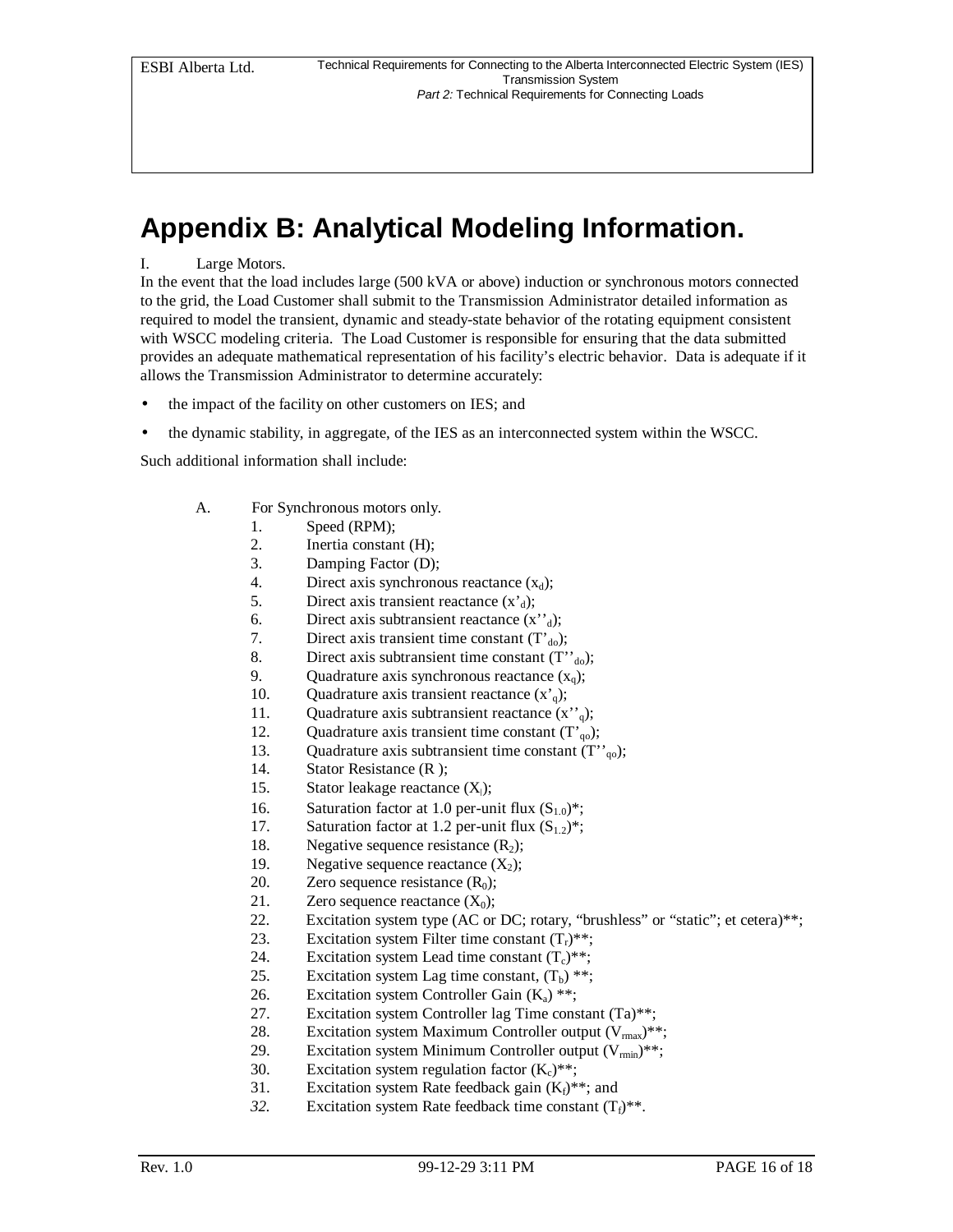#### *\* Or, submit saturation curves.*

*\*\* Or, submit a Laplace-domain control block diagram showing all control blocks with all time constants greater than 0.02s, completely specifying the transfer function from the compensator output voltage (or generator terminal voltage, if there is no compensator) and field current, to the generator field voltage.*

- B. For Induction motors only.
	- 1. Speed (RPM);
	- 2. Inertia constant (H);
	- 3. Steady-state reactance  $(x_d)$ ;
	- 4. Subtransient reactance  $(x_d)$ ;
	- 5. Transient reactance (x'');
	- 6. Subtransient time constant (T');
	- 7. Transient time constant (T'');
	- 8. Stator Resistance (R );
	- 9. Stator leakage reactance (X*<sup>l</sup>* );
	- 10. Saturation factor at 1.0 per-unit flux  $(S_{1,0})^*$ ;
	- 11. Saturation factor at 1.2 per-unit flux  $(S_{1,2})^*$ ;
	- 12. Negative sequence resistance  $(R_2)$ ;
	- 13. Negative sequence reactance  $(X_2)$ ;
	- 14. Zero sequence resistance  $(R_0)$ ; and
	- 15. Zero sequence reactance  $(X_0)$ .
	- *\* Or, attach saturation curves.*
- II. D.C. drive controller.
	- A. Submit a Laplace-domain control block diagram showing all control blocks with all time constants greater than 0.02s, completely specifying the transfer function from the inputs, to the power outputs, stabilizing loops, voltage control loops.
	- B. Submit an A.C. / D.C. single line diagram of the power network showing the filters, compensators, rectifiers and indicating the fixed and controlled equipment.
- III. Compensator.
	- A. Type of input(s);
	- B. Compensating Resistance(s); and
	- C. Compensating Reactance(s).
- IV. Transformers.
	- A. Positive Sequence Impedance;
	- B. Negative Sequence Impedance.; and
	- C. Zero Sequence Impedance.

.